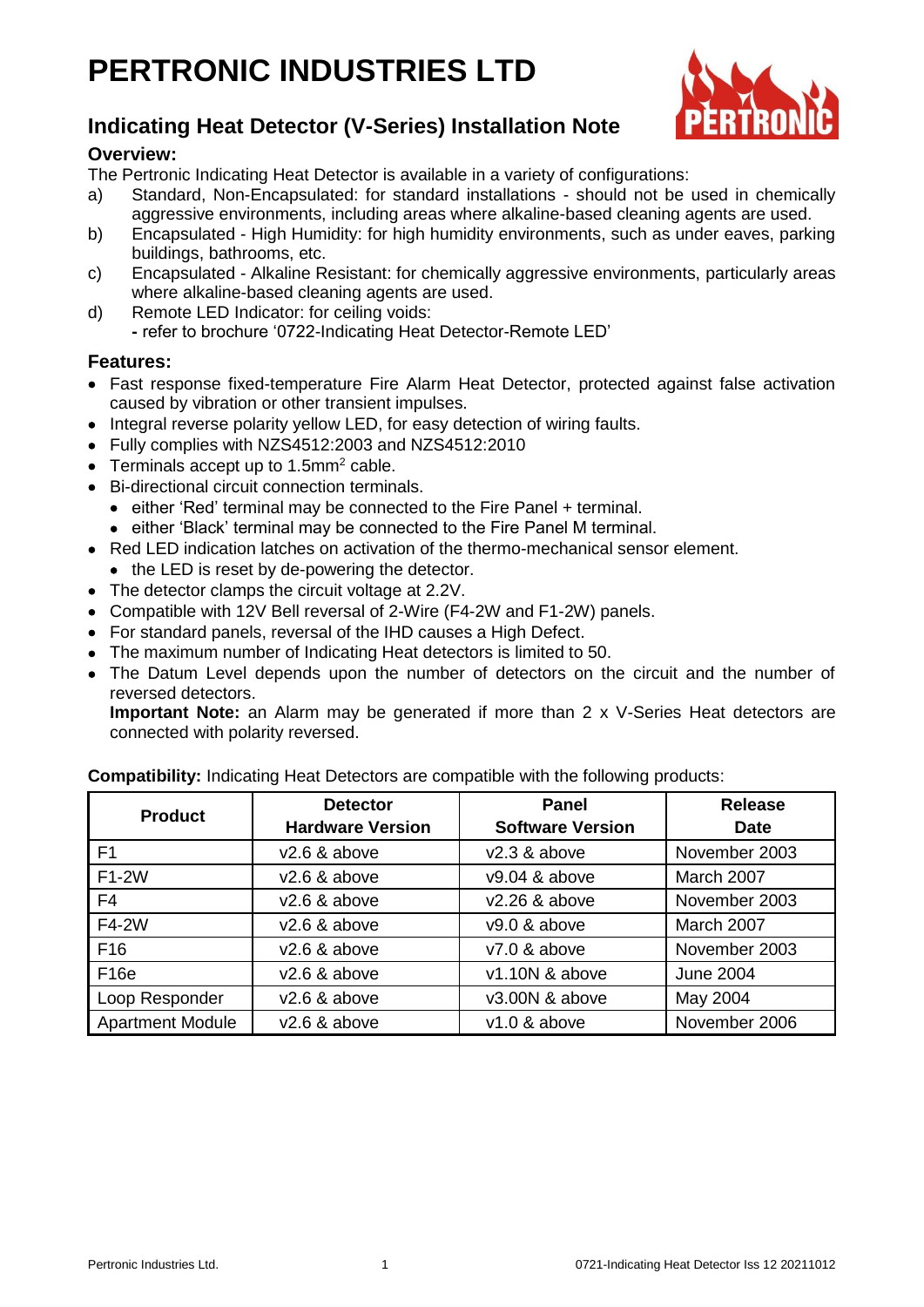### **Detector Connections:**

**a) Standard, Non-Encapsulated (IHDx-V):**



- **b) Encapsulated - High Humidity (IHDxE-V)** and
- **c) Encapsulated - Alkaline Resistant (IHDxEAR-V):**

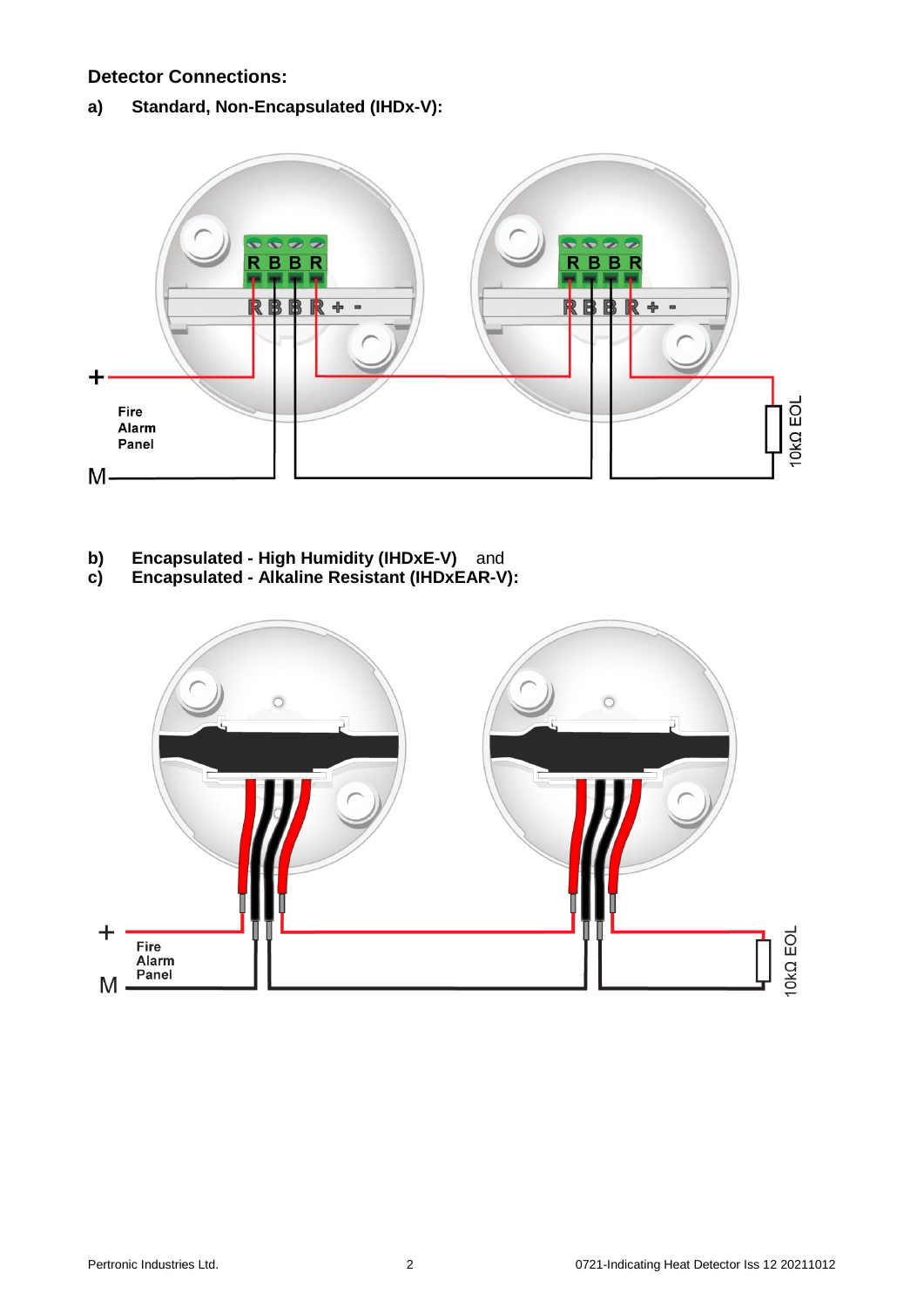### **d) Remote LED Indicator (DETREM): -** used with **Non-Encapsulated Remote Heat detectors (IHDxR-V)**



#### **Note**:

When a single LED Indicator unit is connected to multiple detectors, only one ground line is used as shown.

# **Remote LED Indicator:**



# **Reverse Polarity Indication:**

The integral yellow LED indicates that a detector is incorrectly wired.

If the Yellow Reverse Polarity LED is ON:

- verify the Red cable is connected to the Panel + connector
- verify the Black cable is connected to the Panel M connector
- maintain the polarity of the cable from one detector to the next.